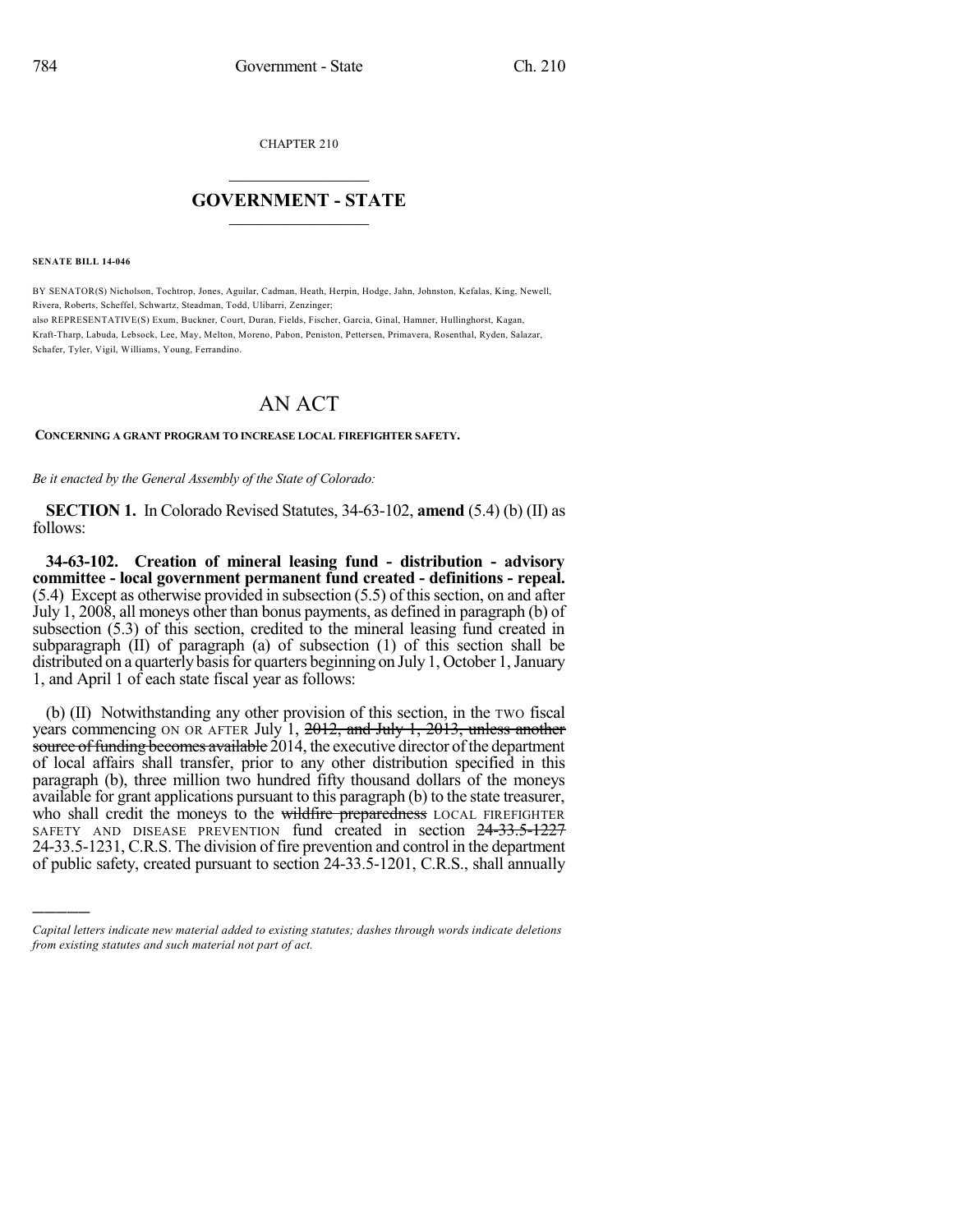report on the use of the moneys transferred pursuant to this subparagraph  $(II)$  to the department of local affairs, the office of state planning and budgeting, and the general assembly. This subparagraph (II) is repealed, effective July 1, 2016 2017.

**SECTION 2.** In Colorado Revised Statutes, **add** 24-33.5-1231 as follows:

**24-33.5-1231. Localfirefighter safety anddiseasepreventionfund- creation - grants - rules.** (1) THERE IS HEREBY CREATED IN THE STATE TREASURY THE LOCAL FIREFIGHTER SAFETY AND DISEASE PREVENTION FUND. THE FUND CONSISTS OF ALL MONEYS THAT MAY BE APPROPRIATED TO THE FUND BY THE GENERAL ASSEMBLY, ALL PRIVATE AND PUBLIC MONEYS RECEIVED THROUGH GIFTS, GRANTS, OR DONATIONS THAT ARE TRANSMITTED TO THE STATE TREASURER AND CREDITED TO THE FUND, AND ALL MONEYS TRANSFERRED TO THE FUND PURSUANT TO SECTION 34-63-102(5.4)(b)(II),C.R.S.THE STATE TREASURER SHALL CREDIT ALL INTEREST EARNED FROM THE INVESTMENT OF MONEYS IN THE FUND TO THE FUND. THE MONEYS IN THE FUND ARE HEREBY CONTINUOUSLY APPROPRIATED TO THE DIVISION FOR THE PURPOSES INDICATED IN THIS SECTION.ANY MONEYS NOT EXPENDED AT THE END OF EACH FISCAL YEAR REMAIN IN THE FUND AND SHALL NOT BE TRANSFERRED TO OR REVERT TO THE GENERAL FUND.

(2) THE DIVISION SHALL USE THE MONEYS IN THE FUND TO AWARD NEED-BASED GRANTS TO GOVERNING BODIES TO PROVIDE FUNDING OR REIMBURSEMENT FOR EQUIPMENT AND TRAINING DESIGNED TO INCREASE FIREFIGHTER SAFETY AND PREVENT OCCUPATION-RELATED DISEASES.THE DIVISION MAY EXPEND UP TO THREE PERCENT PER YEAR FROM THE FUND FOR ITS DIRECT AND INDIRECT COSTS IN ADMINISTERING THE GRANT PROGRAM.THE GENERAL ASSEMBLY INTENDS THAT THE NEED-BASED GRANTS FROM THE FUND ARE IN ADDITION TO, AND DO NOT SUPPLANT, OTHER SOURCES OF FUNDING TO GOVERNING BODIES REGARDING FIREFIGHTING.

(3) THE DIRECTOR SHALL PROMULGATE RULES GOVERNING THE AWARD OF GRANTS PURSUANT TO SUBSECTION (2)OF THIS SECTION,INCLUDINGCONSIDERATION OF:

(a) THE RECOMMENDATIONS OF THE FIRE SERVICE TRAINING,CERTIFICATION,AND FIREFIGHTER SAFETY ADVISORY BOARD, CREATED IN SECTION 24-33.5-1204 (1), CONCERNING THE GRANT APPLICATION PROCESS, FUNDING PRIORITIES, AND THE CRITERIA FOR AWARDING GRANTS;

(b) HOW TO STRUCTURE THE GRANT APPLICATION PROCESS, WHICH MUST INCLUDE A MERIT-BASED, PEER-REVIEW PROCESS WITH GRANT REVIEWERS FROM THE COLORADO STATE FIRE CHIEFS, COLORADO PROFESSIONAL FIRE FIGHTERS ASSOCIATION, AND THE COLORADO STATE FIRE FIGHTERS ASSOCIATION, IN EQUAL REPRESENTATION. THE PEER REVIEWERS SHALL MAKE RECOMMENDATIONS TO THE DIRECTOR ON THE AWARD OF GRANTS UNDER THE PROGRAM.

(c) THE FINDINGS OF THE COLORADO FIRE SERVICE NEEDS ASSESSMENT, WHICH THE DIVISION SHALL CONDUCT AT LEAST EVERY OTHER YEAR; AND

(d) A GOVERNING BODY'S EFFORTS TO FINANCE EQUIPMENT AND TRAINING DESIGNED TO INCREASE FIREFIGHTER SAFETY OTHER THAN THROUGH AN AWARD OF A GRANT PURSUANT TO THIS SECTION.